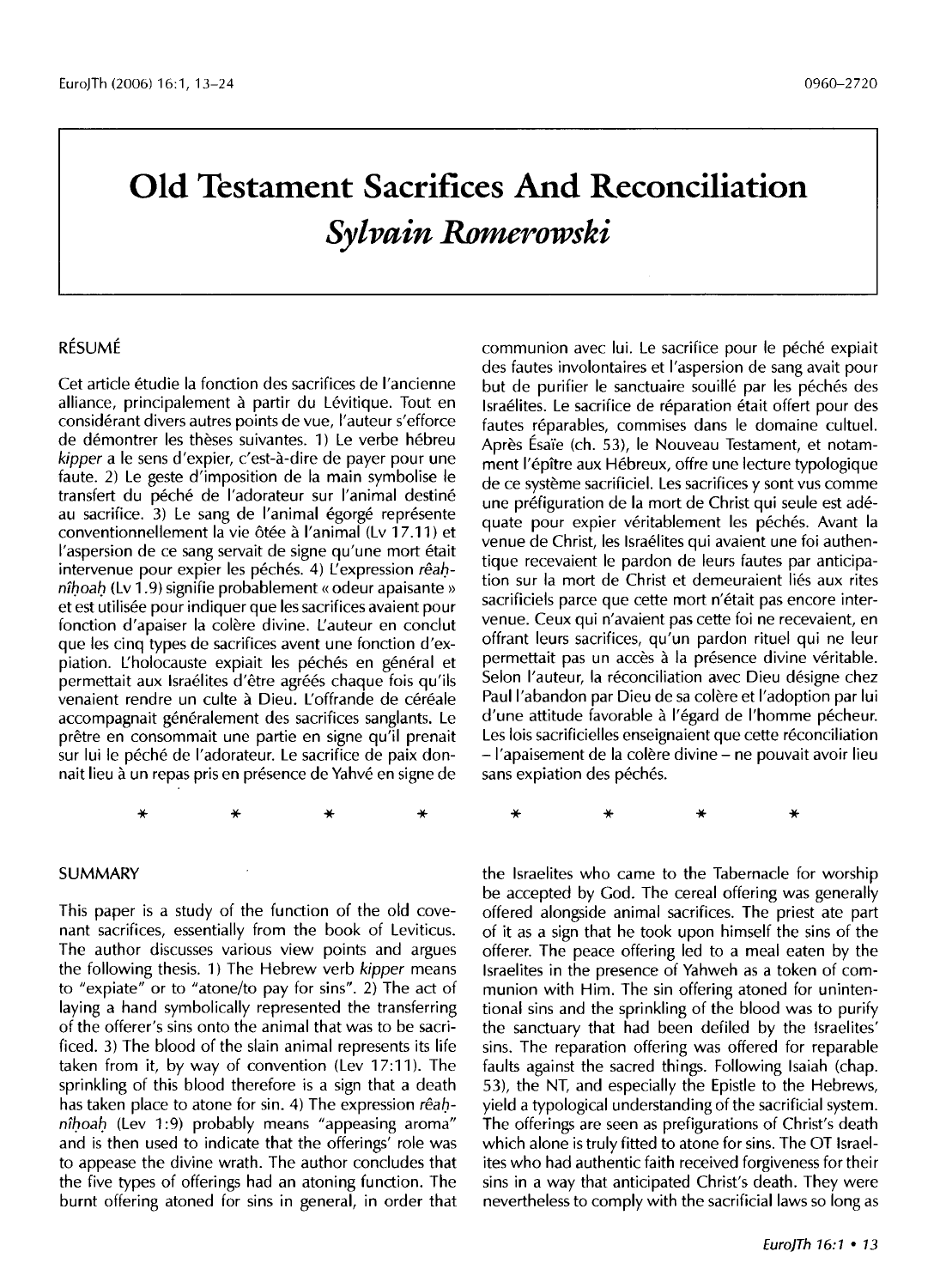this death had not taken place. The Israelites who did not have such a faith only received, through their offerings, a ritual forgiveness that did not give them access to the real presence of Cod. According to the author, reconciliation with Cod in the Pauline Epistles has to do with the

\* \* \* \*

#### ZUSAMMENFASSUNC

Dieser Artikel widmet sich der Funktion der Opfer des alten Bundes, im wesentlichen im Buch Leviticus. Der Autor diskutiert mehrere Ansichten und plädiert für die folgende These: 1. Das hebraische Verb *kipper* bedeutet "abbüßen" oder "sühnen / für Sünden bezahlen". 2. Der Akt des Handauflegens reprasentierte symbolisch die Obertragung der Sunden des Opfernden auf das Tier, das geopfert wurde. 3. Das Blut des geschlachteten Tieres reprasentiert sein ihm genommenes Leben, laut Vereinbarung (Lev. 17,11 ). Das Sprengen dieses Blutes ist daher ein Zeichen, dass getötet wurde, um Sünde zu sühnen. 4. Der Ausdruck rêah-nîhoah (Lev. 1,9) bedeutet wahrscheinlich "besanftigendes Aroma" und wird benutzt, um anzuzeigen, dass die Rolle des Opfers darin bestand, den gottlichen Zorn zu besanftigen. Der Autor schlussfolgert, dass die fünf Arten von Opfern eine suhnende Funktion hatten. Das Brandopfer suhnte allgemeine Sunden, damit die lsraeliten, die zum Opfern zur Stiftshütte kamen, von Gott akzeptiert würden. Das Cetreideopfer wurde im Allgemeinen in Verbindung mit Tieropfern dargebracht. Der Priester aS einen Teil davon zum Zeichen, dass er die Sünden des Opfernden auf sich nahm. Das Friedensopfer führte zu einem Mahl, das von den lsraeliten in der Cegenwart )ahwes gegessen wurde,

Mosaic instructions concerning sacrifices are given mainly in Lev 1-7. Additional instructions as to which type of sacrifices or offerings should be brought and when are given in Num 15:1-16; 19:28f; 28-29. We will focus on Leviticus. This book appears as the continuation of the book of Exodus. Exodus reports how God saved his people from bondage in Egypt and brought them to Mount Sinai to make a covenant with them. The covenant making ceremony is described in Ex 19- 24. God then gives instructions for making the Tabernacle, its furniture and utensils (Ex 25-31), as well as for consecrating the priests. We are then told that the Israelites made the Tabernacle and set it up exactly following God's instructions (Ex 35- 40). The book ends on a high note with the story of the coming of the Glory of God to inhabit the Most Holy place within the Tabernacle.

\* \* \* \*

removal of Cod's wrath against the believing sinners and His adopting a favourable attitude towards them. The OT laws taught that such a reconciliation – the appeasing of God's wrath - could not take place without atonement for sins.

\* \* \* \*

zum Zeichen der Gemeinschaft mit ihm. Das Sündopfer sühnte unabsichtliche Sünden und das Sprengen des Blutes diente der Reinigung des Heiligtums, das durch die Sünden der Israeliten verunreinigt worden war. Das Schuldopfer wurde für wieder gut zu machende Vergehen gegen die heiligen Dinge dargebracht. Das NT, besonders der Hebräerbrief, kommt, Jesaja folgend (Kap. 53), zu einem typologischen Verstandnis des Opfersystems. Die Opfer werden als Prafigurationen des Todes Christi gesehen, der alleine wahrhaftig geeignet ist, Sünden zu sühnen. Die alttestamentlichen Israeliten, die authentischen Clauben besaSen, erhielten Vergebung ihrer Sunden auf eine Art, die Christi Tod antizipierte. Sie mussten sich dennoch so lange nach den Opfergesetzen richten, so lange dieser Tod noch nicht geschehen war. Die lsraeliten, die keinen entsprechenden Clauben hatten, erhielten durch ihre Opfer nur eine rituelle Vergebung, die ihnen keinen Zugang zur echten Cegenwart Gottes gewährte. Dem Autor zufolge hat Versöhnung mit Cott in den paulinischen Briefen mit der Aufhebung des Zornes Gottes gegen die glaubenden Sünder zu tun und damit, dass Cott eine wohlwollende Haltung in Bezug auf sie einnimmt. Die AT-Cesetze lehrten, dass so eine Versöhnung – die Besänftigung des Zornes Gottes – nicht ohne die Sühne für Sünden stattfinden konnte.

Once the Tabernacle is set up and ready to function, the Israelites have to know how to worship God in the Tabernacle. Hence the laws about the sacrifices in Lev 1-7. The priests will then be ready to begin their ministry in the Tabernacle, and the book of Leviticus goes on with the report of their consecration (Lev 8-10). On this occasion, Aaron offers all the types of sacrifice described in Lev 1-5, except for the last one, the reparation offering, for which there was no point in such circumstances. The consecration ceremony of the priests thus presupposed the sacrificial laws. Leviticus, coming after Exodus, follows a logical order here.

\* \* \* \*

The section devoted to the sacrificial laws is made up of two subsections. The first one contains instructions for the Israelite who offers sacrifices and offerings (Lev 1-5): what the sacrifices and offerings must consist of, how he shall offer them.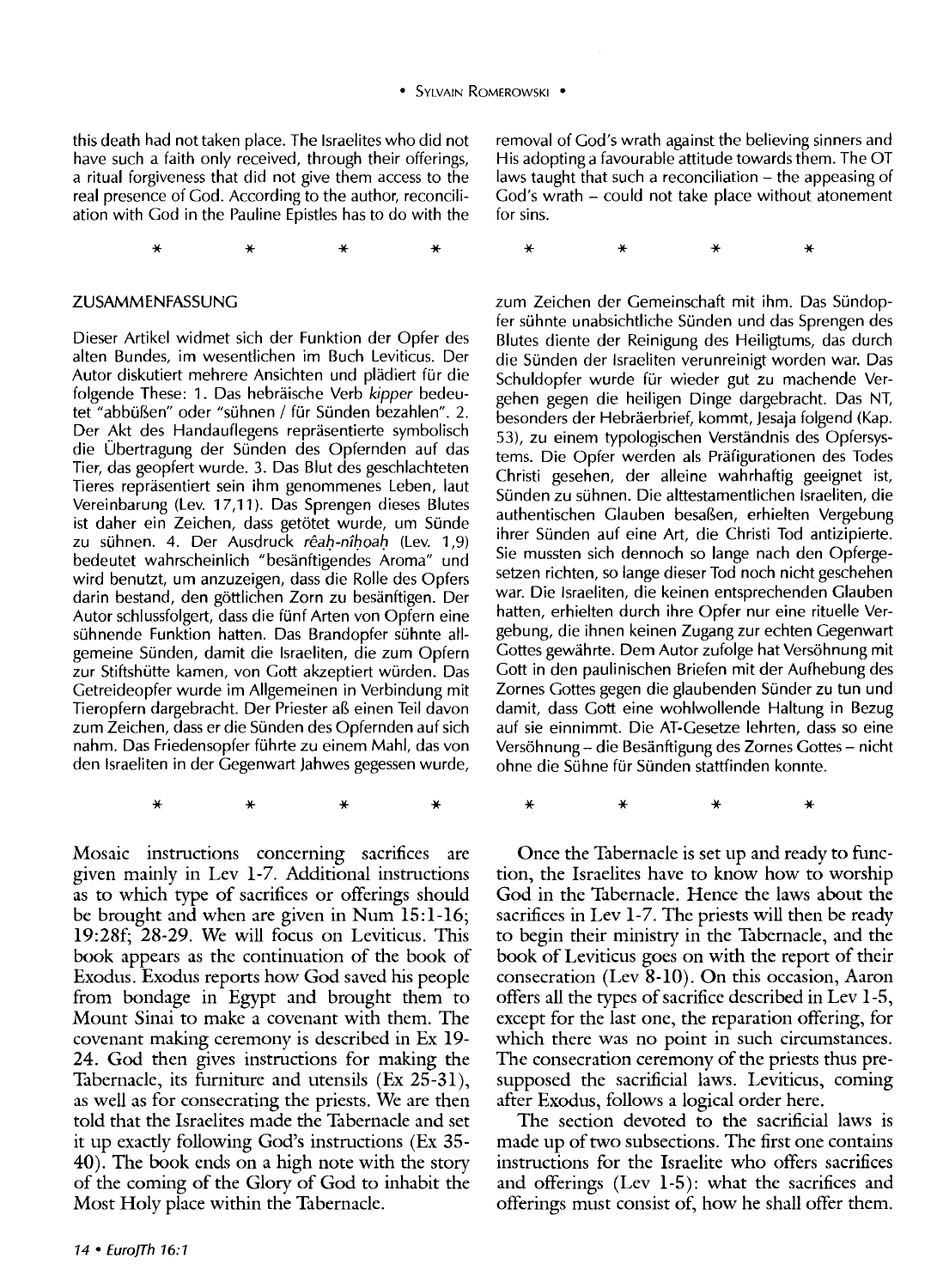The second section contains instructions for the priest who serves in the Tabernacle when sacrifices and offerings are brought (Lv 6-7): how he must be dressed, what portion of the meat or of the cereal offerings he and other priests will receive for themselves, and how they must dispose of them.

There are five types of sacrifices or offerings : the burnt offering or holocaust,<sup>1</sup> the cereal offering, the peace offering, the sin offering, the guilt offering, which I prefer to call reparation offering.

We can observe that these five offerings are divided into two categories. From the literary point of view, v. 4: 1 has a new introduction similar to 1:1 and thereby signals a new beginning. The first three offerings are the most regular offerings, those that were offered as part of regular worship. They are said to be of pleasing aroma, or of appeasing aroma to the Lord (1:9,13,17; 2:2,9; 3:5,16). The last two are mandatory when some specific sins have been committed and are said to obtain forgiveness for the person offering them (4:26,31,35; 5:10,13,16,18; 6:7 [5:26]). Some, like Alfred Marx, have made a lot of this difference and have deduced from it a sharp distinction as to the functions of the two groups of offerings. We shall have to deal later with the matter of the function of the sacrifices and the cereal offering.

I propose to start by considering the burnt offering, or holocaust, for that will raise crucial issues. We will then look more briefly at the other types of offerings in order to present their essential distinctive features.

# The holocaust or burnt offering (Lev 1; 6:8-13)

As is well known, 'holocaust' comes from a Greek term which means "wholly burnt''. This offering was so called because all the parts of the victim were brought and burnt upon the altar, except for the skin. The Hebrew name is *cotah,* from a root which means "to ascend": the reason for that name is unknown (perhaps it was thus called because of its being brought up to the altar, or because of its ascending in smoke to God).

The victim could be a bull or calf, a ram or a goat; it had to be a male without defect. The offerer was to bring the animal to the entrance of the Tabernacle, kill it, skin it and cut it up. The priest took the blood and sprinkled it against the altar which was in the courtyard. Then he was to arrange the pieces of the victim over the wood upon the altar. The victim could also be a dove or young pigeon, seemingly when the offerer was too poor to bring a more expensive animal. The priest was then to wring off the bird's head and burn the bird on the altar, draining its blood out on the side of the altar. We must notice that the priest did everything that had to be done at the altar, and the offerer did all the rest.

#### The function of the holocaust

As for the function of the holocaust, Keil saw it as a symbol of total consecration to God, since it was wholly burnt on the altar.<sup>2</sup> Others see it as a way of paying homage to God. As we mentioned, Alfred Marx builds his case on the basis of a division of the five offerings into two distinct groups. Chs 1-3 deal with offerings of which the effect is described by an expression which he translates "pleasing aroma", rejecting the translation "soothing or appeasing aroma". He contends that only the second category of offerings had as its purpose to obtain forgiveness for sins, and that the first category of offerings had nothing to do with sin. He then draws the conclusion that to obtain forgiveness is only a secondary function of the offerings. Their primary function would have been to celebrate Yahweh's presence among His people: in Marx's eyes, the offerings are meals offered by Israel to her divine guest and he quotes Num 28:2 (where God says: "my food") as supporting this idea. Sin and guilt offerings would then be brought in case a light sin had been committed, or in case of uncleanness, so that the Israelite may be reintegrated in the community and remain in God's presence after having committed such a sin or having felt himself in a state of uncleanness.<sup>3</sup> When he writes that offerings are meals offered to God, Marx doesn't think God was supposed to really eat the offerings: offerings are only symbolic meals.

Against Marx, one should note that the sin offering is also said to be of pleasing/appeasing aroma (Lev 4:31), an indication that we may perhaps not draw too much of a sharp distinction between the two groups of offerings. The expression of Num 28:2 does not necessarily mean "the food eaten by God" but can simply mean "the food offered to God".

Various hints of the holocaust's function are given in the text, to which we must pay heed.

#### *kipper*

According to v.4, this offering is to make atonement, *tekapper.* The meaning of the verb *kipper* has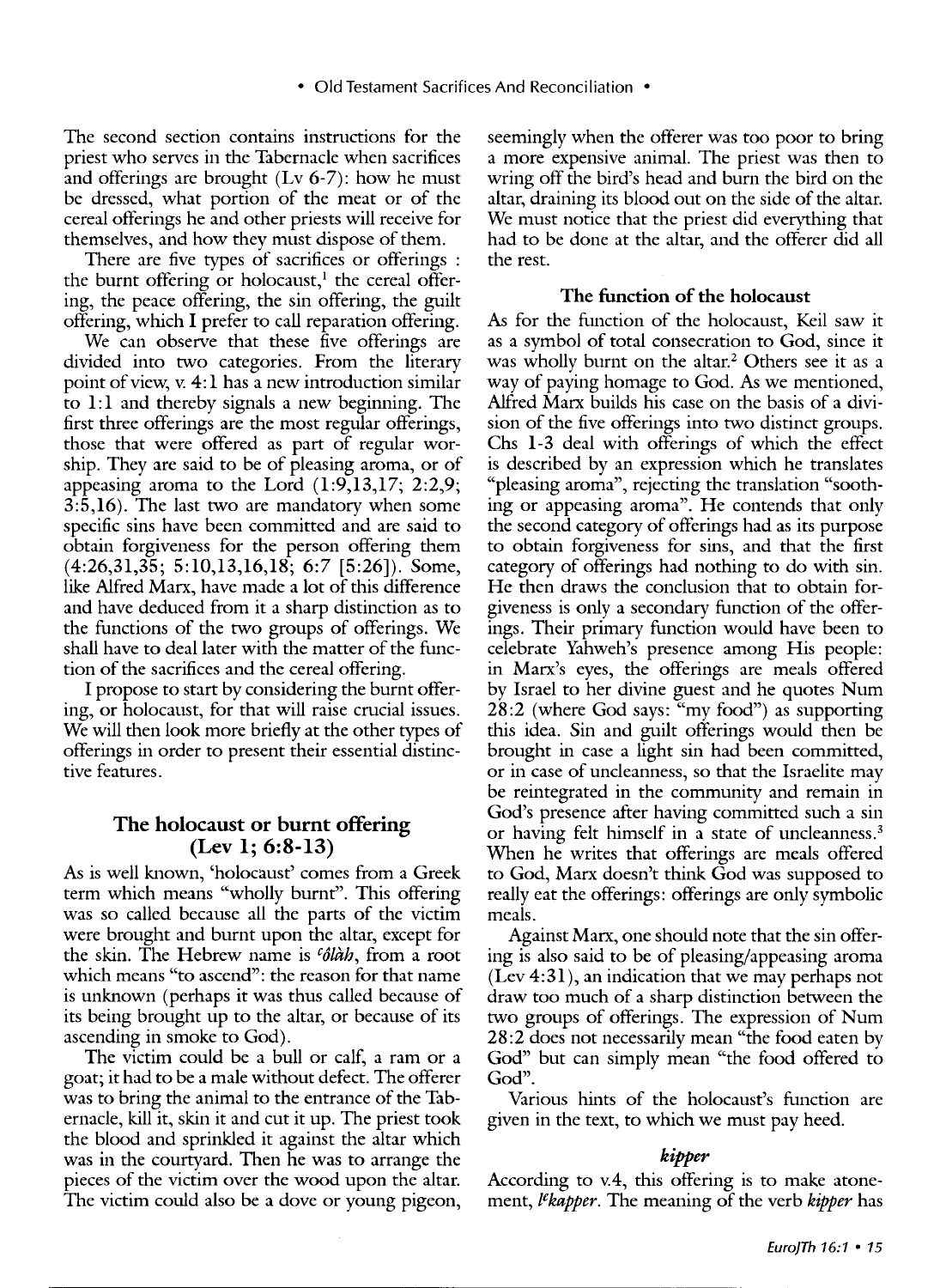been inferred in various ways. Some ascribe to it the meaning "to purity" on the basis of an Akkadian cognate. Others think it means "to cover", which is the sense of an Arabic cognate. Others note that the noun *kopher* means « a ransom » and ascribe to the verb the meaning "to ransom". "Monetary compensation" would probably be a better equivalent for the noun, and "to give compensation" for the verb. Though such approaches could give a hint of the meaning of a word, they are never conclusive. Cognates may have different meanings from one language to another. For instance, the English 'actually' means "truly", "really"; the French cognate *actuellement* means "at the present time". The meaning of the Hebrew may be different from the meaning of the Akkadian word. Furthermore, even within one language, the meaning of a noun may differ from the meaning of the verb of the same root. How does a linguist go after the meaning of a word when he is learning a language? He asks an informer, i.e. a person whose native language is the language to be learned and who also can communicate in a language that is known by the linguist. As far as we are concerned, we have no living informer. Our only informer is the lexical tradition that has been transmitted from generation to generation since the time when Biblical Hebrew was a spoken language, a tradition that is more or less reflected in the traditional lexicons. What we learn from that tradition is that *kipper* has as its meaning, or as one of its meanings, the sense "to atone", to "expiate", $4$  i.e. to pay for a fault by a punishment considered as equivalent to that fault.

Then one can also look at usage to check or to try to uncover the meaning of the word. The sense "to pay a ransom" could fit such a text as Ex 30.15. There money is at stake. But in the cases in which we are interested, money is not the matter. We have to look at sacrificial uses of the verb. The idea of purification can be present, especially when sacred objects are the direct object of the verb (Lev 16:20,33; Eze 43:20,26; 45:20). And a sacrifice is required within the context of purification rites in cases of ritual defilement or uncleanness (Lev 12:7f; 14:20; 15:15,30). However, the sacrifices are sin offerings, which suggests that uncleanness calls for some form of forgiveness, and not merely for purification (Lev  $12:6,8; 14:19; 15:15,30$ ). Emile Nicole notes various features of the sacrificial use of *kipper* which show that more than purification is at stake, and that the meaning is that of atonement (though he does not himself use that term at this point but speaks of "compensation").<sup>5</sup>

Sin is what prompts the offering of sacrifice, more often than defilement (Lev 4-7), and forgiveness is the result of the *kipper* rites, more often than purification (Lev 4:20,26,31,35; 5:10,13,16,18; 6:7; 19:22; Num 15:25,28). Human beneficiaries of the rite are never mentioned as the direct object of the verb, which would be expected if the purpose of the rite was to purity them, but the *kipper* action was performed "on behalf" of the offerer (Lev 1:4.  $\ldots$ .

As noted by Wenham, the meaning "to atone" or "to expiate" is well demonstrated by Num 25:13.6 Here, the act of *kipper* consisted in killing a guilty Israelite as well as the foreign woman he had brought into the camp. The result of that action is that the plague God was inflicting on His people for their unfaithfulness in taking foreign wives and worshipping their gods stopped (Num 25:1- 9). The verb has to do here with turning God's anger away from the Israelites so that he does not exterminate them (v.10). The meaning "expiation" is pretty clear in such a context. Another text is Lev 10.17, which should be translated, not as NIV does, but: God has given you the sin offering in order for you "to bear the guilt of the community and to make atonement for them before the Lord". Here, *kipper* has to do with bearing the guilt of someone else. Its sense is again "to make atonement''.

It can be added here that, in some cases, *kipper*  can even mean "to appease (an offended party)" (Gen  $32:20[21]$ ). There is more to it than mere purification.

One should note that purification and atonement are not ideas far apart from each other. As a matter of fact, the image of purification can be used for the forgiveness of sin that results from atonement, forgiveness being viewed as the removal of the objective defilement that results from sin (e.g. Ps 51.7[9]; cf. the cleansing of our consciences from acts that lead to death in Heb 9:14). However, it is important to see that the Old Testament sacrifices had an atoning value, that there was no such purification without expiation.

# The laying of a hand on the animal's head

A second hint in our text is the act that was performed by the Israelite: he was to lay, or more accurately to press,<sup>7</sup> his hand on the head of the animal (Lev 1:4). This has been variously interpreted. Marx and Milgrom see it as a way of indicating ownership. Others view it as representing substitution, the animal taking the place of the Israelite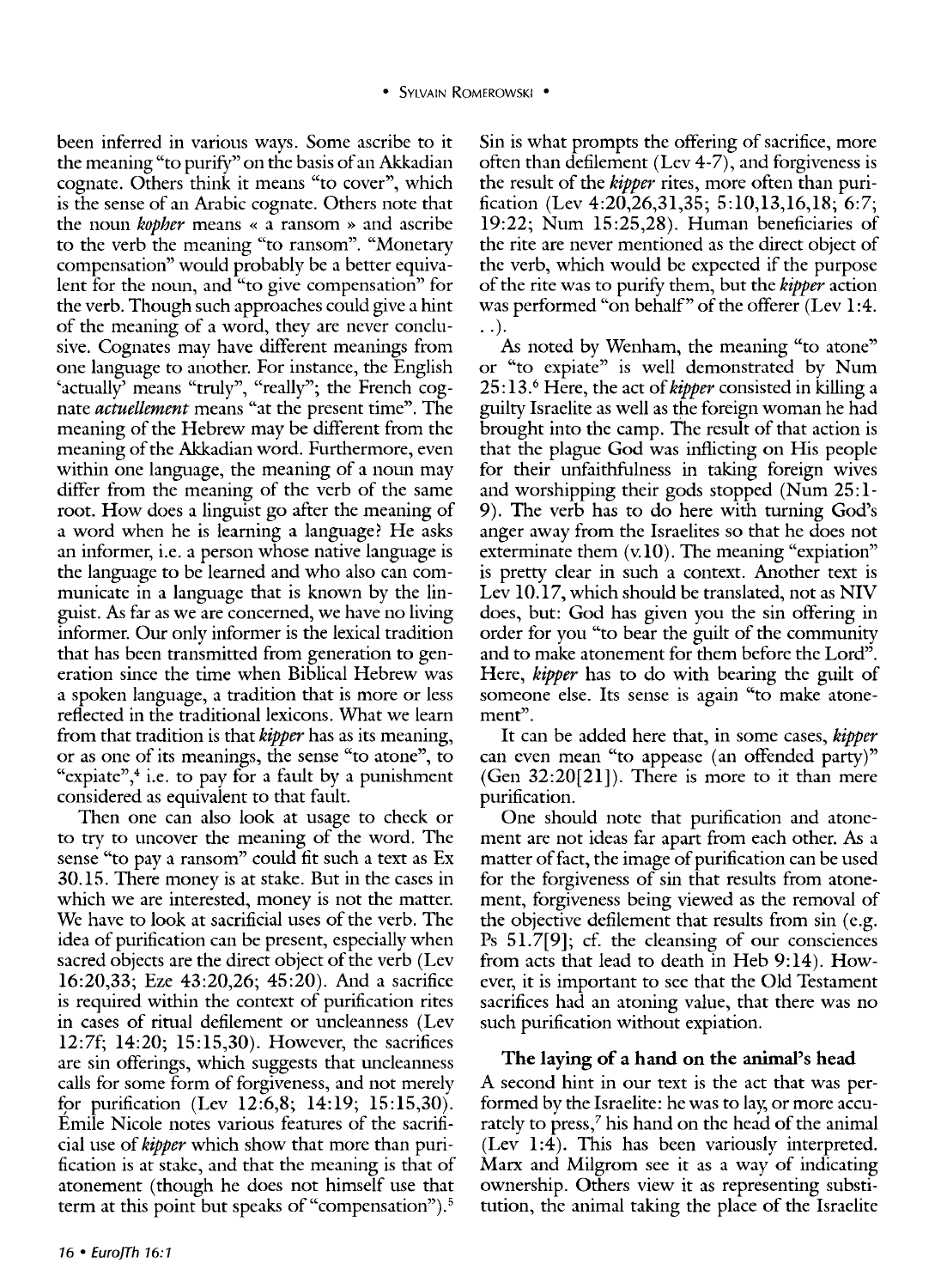and being offered as a sign that the Israelite offered himself. Moses interprets that gesture for us. On the *Yom Kippur,* the priest had to confess Israel's sins over the scapegoat while laying his hands on its head (Lev  $16:21$ ): this shows that the act symbolically represented the transferring of sins unto the animal. ${}^{8}$  This can be compared with the laying of hands upon the blasphemer by those who had testified to his blasphemy as a way of charging him with the guilt of his own sin, before stoning him  $(Lev 24:14).<sup>9</sup>$  The idea of substitution is relevant in conjunction with that meaning : the animal took the place of the Israelite in order to bear his guilt and pay for his sins in his place.

The laying on of the hand is mentioned in Lev 1:4 where the verb *kipper* also appears. The signification indicated for this gesture and the conclusion we have reached about the meaning of *kipper*  mutually reinforce each other.

## The significance of the blood rite: Lev 17:11

The verb *kipper* appears in the famous text which states the role of blood in sacrifices (Lev 17:11). As a matter of fact, this statement comes as an explanation for the prohibition to eat blood. The point is mainly that blood must be exclusively reserved for the sacrificial rites. The meaning of the verse, and therefore the role played by blood in sacrifices, is a disputed matter. The verse states a relationship between the blood and the *nefesh,* which can either mean here "person" (as in the preceding verse) or "life". The first meaning is more appropriate to the second part of the verse: "for I have given it to you to make atonement for yourselves on the altar". The meaning life better fits the other uses of the word in the verse.

In the first clause Moses says that the *nefesh*  "life" is in the blood. Some take it very literally, as if the Israelites believed that life really is in the blood. The last clause says: "it is by the life that blood makes atonement". Two of its elements need elucidation. Which life is being referred to: that of the animal or that of the person offering the sacrifice? And what is the import of the preposition  $b^{\ell}$ : is it instrumental, as in the above translation *("by* the life"), or should we understand it some other way? Many scholars today consider that the life of the animal is in view, take the preposition as instrumental and give the verb *kipper* the sense "to purify". They understand the sacrificial rite as liberating the life of the animal. The life energy would then be communicated to the Israelite and would purify him.

There are various objections against this interpretation of the last clause of the verse. We have already objected to the understanding of the verb *kipper* as meaning "to purify". One also wonders how life could purify. Furthermore, when one considers what was done with the blood in the sacrificial rites, it does not fit the view that it would serve to purify the person offering the sacrifice. For if that were so, one would expect the blood to be sprinkled upon that person, or something to be done with the blood to that person. But this was only very seldom the case (such a rite was performed at the occasion of the priests' consecration, or of the purification and reconsecration of the person who had been cured from a skin disease entailing ritual uncleanness, wrongly called leprosy in English translations).<sup>10</sup> In most cases, the blood was sprinkled upon the altar of sacrifices in the courtyard of the sanctuary; or in some places within the sanctuary. It was thus sprinkled at spots which the lay Israelite had no right to approach, much less to enter into contact with. These were sacred places representing God's domain. This means that the blood was presented to God. Emile Nicole adds another consideration. When an Israelite was too poor to offer even doves or pigeons for a sin offering, he was permitted to replace the usual animal victims by a cereal offering  $(Lev 5:11-13)$ . That would not be the case if blood was seen as containing a vital force and, as such, as a purifying agent. On a symbolic plane, even water would be more appropriate than cereals to convey the sense of purification.<sup>11</sup>

Should the first clause be taken as literally meaning that life is contained in the blood? Such an understanding is precluded by v.14 which states exactly the reverse: the blood is in the *nefesh.* Furthermore, it equates both twice : "the blood is the life of every creature". This suggests another kind of relationship between the blood and the *nefesh.*  And the second clause of v.11, "I have given it to you" tends to indicate that the connection between the blood and life is not by virtue of a natural property of the blood. Henri Blocher argues that it rather implies a relationship established by a decision of God, and therefore a conventional link: blood simply stands for life, it is representative of life. 12 But life in what sense?

Leon Morris has demonstrated that blood represents life taken from some creature, i.e. death.<sup>13</sup> Blood is mentioned in formulas that speak of death, of murder for instance. This for an obvious reason: a creature which looses too much blood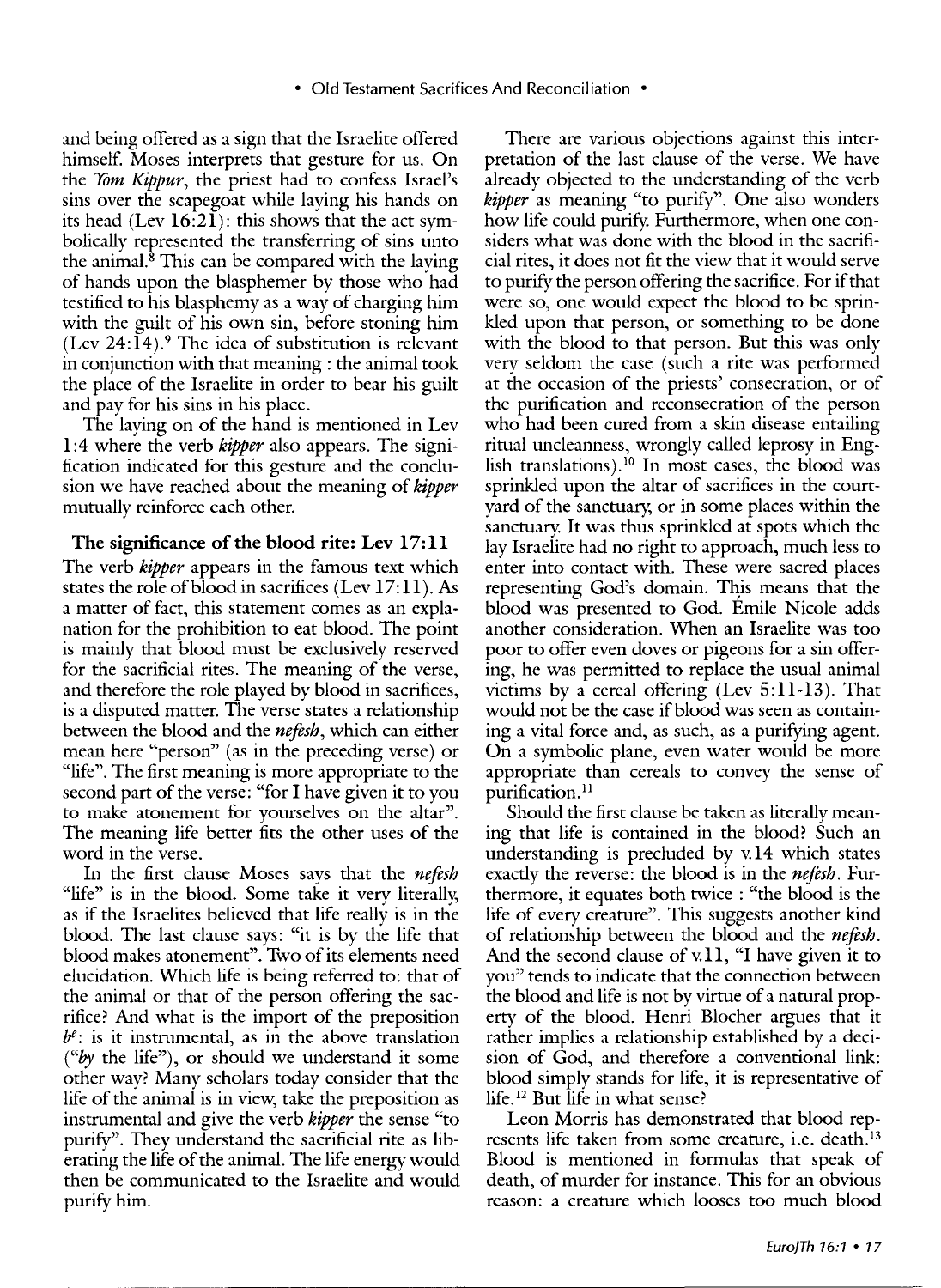dies. Therefore the pouring out of blood is a sign of death. To shed blood means to kill.

Let us turn back to the last clause. Emile Nicole gives the preposition  $b^{\varepsilon}$  a substitutionary meaning and takes the life as being that of the beneficiary of the sacrifice: the blood makes atonement for the life (of that person; cf. NIV), or instead of, or in exchange for this life. He points out that the preposition is sometimes used in contexts of buying or exchanging (Lam 1:11; 2 Sam 3:27; Dt 19:21 "life for life ... "which uses *be* where Ex 21:23 & Lev 24:18 use *tahat*). The LXX, the Vulgate and the Onkelos Targum understood it in this way 14 However, in cases of buying or selling, or in cases of exchange, the idea of exchange is brought by the verb, it is not the preposition which carries that component of meaning by itself. Even the formula "life for life ... "of Dt 19:21 is an elliptic expression in which a verb is left unexpressed as the two other texts shows (Ex 21:23 uses a verb meaning "to give" and Lev 24: 18 a verb meaning "to replace" or "to make restitution"): here also, it is the unexpressed verb which contains the idea of exchange. There is just no proof that the preposition  $b^e$  has the meaning of exchange or substitution when it is governed by the verb *kipper.* 

In connection with this verb, the preposition *be*  ordinarily has an instrumental force. We therefore prefer to take it in the instrumental sense and to consider that the life referred to in the last clause is that of the animal. We understand as follows : "for indeed blood makes atonement by the life of the animal which it represents". This interpretation also has the advantage of ascribing to the word *nefesh* meaning "life" in the third clause the same referent as in the first clause of the verse.<sup>15</sup> Yet, whatever decision we make between the above two options, the meaning is that shed blood, and therefore life taken from the animal, in other words the death of the animal, makes atonement for the person offering the sacrifice.

We can therefore freely render the meaning of the verse as follows: You Israelites must not eat blood (v.lO). "For the life animating the creature is represented by the blood and I have reserved the blood for you, for use at the altar, so that you make atonement for yourselves; yes, it is the blood that makes atonement, by the life which it represents, the life which the animal has been deprived of."

The pouring against the altar has probably to be seen as a way of demonstrating that blood has been shed, that a death has taken place to atone for sin.

If then the relationship between blood and life

It is to be noted that Lev 17:11 is a general statement concerning the role of blood in sacrificial rites. As such, it applies to all sacrifices in which blood is involved. It therefore applies to the holocaust and to the peace sacrifice. They are to be seen as having an expiatory function.<sup>16</sup>

# An appeasing aroma

If we now go back to Lev 1, we find another possible hint that such was the function of the holocaust: it is the expression *rêah-nîhoah* (Lev 1:9). The NIV translated "a pleasing aroma". Wenham understands a "soothing aroma"; perhaps an "appeasing aroma" sounds better. The Hebrew verb *nuah* means "to rest", "to be quiet", peaceful". In the causative form, the verb can be used with a word designating the wrath of God, to express the idea that this wrath is quieted down by a full punishment being inflicted on God's people (Ez 5: 13; 16:42; 21: 17[22]). Milgrom also indicates that the Akkadian cognate means "to appease", especially in connection with the gods.<sup>17</sup> There is therefore a strong presumption in favour of the meaning "soothing/appeasing aroma" for the formula of Lev 1:9, though we cannot be sure that the meaning of this expression corresponds in such a way to that of the verb. An informer would be the LXX which renders that expression *euddia* "pleasing aroma" and is followed by the New Testament (Eph 5:2). However, we cannot be sure that the Greek translators correctly understood the above expression. Emile Nicole argues in favour of their translation but I find him unconvincing on that point. 18 An argument against that understanding is that there were more simple formulas to say "pleasant aroma". Wenham rightly quotes Gen 8:21 as supporting the idea of appeasement: as Yahweh smelled the aroma of Noah's sacrifice, He decided never again to curse the ground and destroy His creatures because of man as He had done by the flood. The aroma had quieted His anger, because it is the aroma of an atoning sacrifice. The data is meagre and it is impossible to reach certitude about the meaning of the expression *réah-nihoah*: we lack an informer whose reliability would be certain. Yet we tend to agree with Wenham. 19 If that is correct, we have a third indication of the atoning and propitiating function of the holocaust. And this will have something to say to our concern for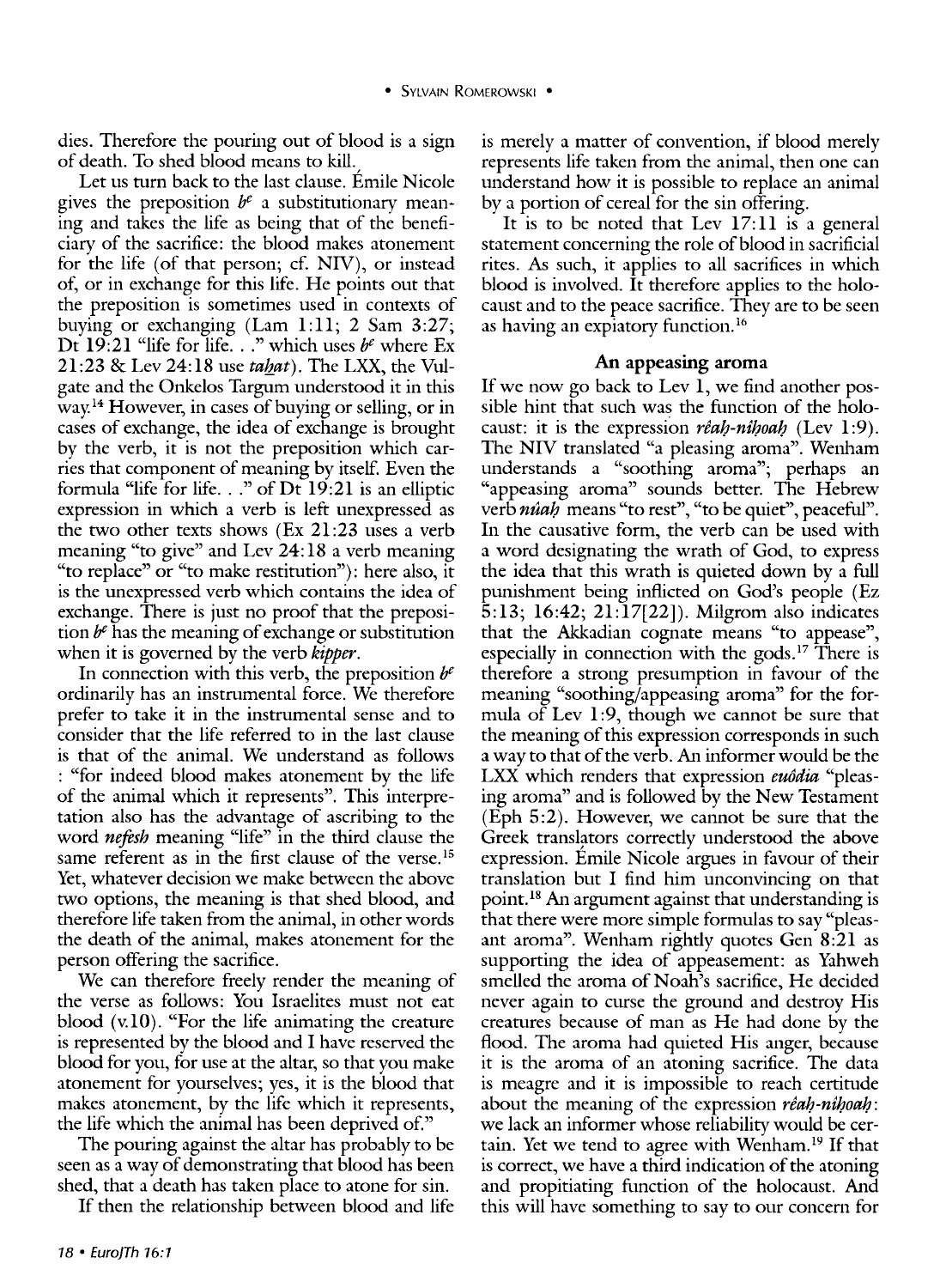• Old Testament Sacrifices And Reconciliation •

reconciliation.

Yet Emile Nicole makes an important point here, which had also been made by Peter-Contesse: the only thing that goes up towards God is the smoke, and even the smoke disappears and what reaches God is reduced to a smell, which, contrary to the smoke, cannot even be seen, and which almost amounts to nothing. This means that God does not eat the sacrifice, that the sacrifice is not offered because God needs it. Rather it is the Israelites who need it, in order to obtain forgiveness.<sup>20</sup>

Other texts confirm that the holocaust had an expiatory function and was offered to obtain forgiveness for sins: 2 Sam 24:25; 2 Chr 29:7f; Job 1:5; 42:8. Milgrom points out that Hittite sources also indicate a propitiatory or expiatory function for the burnt offering.<sup>21</sup>

### Atonement for what kind of sins?

One question remains: since no sins are mentioned as the ground for offering a holocaust, what type of sins was it to be offered for and how was its purpose different from that of the sin and the reparation offerings? We can follow G. Wenham and Hartley for the answer. The holocaust was an atoning sacrifice for sin in general,<sup>22</sup> "for the general sinful dispositions of the presenter",<sup>23</sup> whereas the sin and guilt offerings were sacrifices for specific sins of particular kinds. The purpose of the holocaust was that the Israelite who came to the Tabernacle to worship be accepted by Yahweh<sup>24</sup> (Lev  $1:3$ to be translated : "so that *he* will be accepted"). 25 Because men are sinners, one could not approach God by entering the courtyard of His sanctuary to worship Him without offering a sacrifice in order to make atonement for one's sins. The holocaust was therefore a constant reminder of the sinfulness of man, of the unworthiness of man to approach God and worship Him. But also a witness to God's willingness to forgive the Israelites' sins and receive their worship.

A holocaust was to be offered every morning and every evening for the whole people of Israel, the *Tamid* (Exo 29:38ff; Lev 6:2). This underlined that Israel's guilt was permanent and, in the end, never really dealt with.

# The other offerings

# The cereal offering (Lev 2; 6:14-23)

The cereal offering is dealt with in Lev 2. It was most frequently offered alongside animal sacrifices.

A small part of it was burnt on the altar as a memorial. The larger portion was eaten by the priests as a very holy thing. Priests thus appear as God's representatives. But also, by eating the offering, the priests took upon themselves the sins of the offerer (Ex 28:38).

Though no blood was shed, the cereal offering seems to have had an atoning value. This appears from the following texts: Ex 28:38; Lev 14:20; 1 Sam 3:14; 26:19. But also from the fact that the portion that was burnt on the altar was said to exhale an appeasing aroma to the Lord (Lev 2:2,9,12, if that is the correct meaning of the expression, as signalled before). That cereals could be offered as a sin offering instead of an animal (Lev 5.11-13) confirms that the cereal offering could have an atoning value.

Wenham proposed that the cereal offering was a kind of tribute paid by vassal Israel to her divine suzerain. The Hebrew word *minhah* is used elsewhere to refer to the tribute paid by a vassal to his suzerain. However we find this view unsatisfactory. The argument based on the usage of the word elsewhere looks like involving what James Barr called an illegitimate totality transfer: $26$  minhah probably has a more general meaning, such as "gift". Only in some specific contexts does it refer to a tribute paid by a vassal to a suzerain. But it does not convey this precise meaning by itself and in all contexts in which it is used. Or "tribute" was one of its meanings, and "offering" another. Nothing in the texts dealing with the cereal offering indicates that it was viewed as a tribute paid to the divine suzerain.

# The peace offering (Lev 3; 7:11-21)

The ritual of the peace sacrifice was peculiar in that some parts of the animal were burnt on the altar, the breast and the right thigh were given to the priest, and the remaining meat was eaten by the offerer and his family. It was a voluntary offering brought as an expression of thanks to God for some reason, or to fulfil a vow by which one had promised to offer such a sacrifice, or just as a voluntary gift.

Several features indicate that it had an atoning function: the laying of the hand on the animal's head (Lev  $3:2,8,13$ ), the sprinkling of blood against the altar (Lev 3:2,8,12) understood in accordance with Lev 17:11, the expression "appeasing aroma" (Lev 3:5,16). The atoning function of the peace offering, among other offerings, is also affirmed in  $Ez$  45:15,17. The name "peace offering" may indicate that it had as its purpose that God be at peace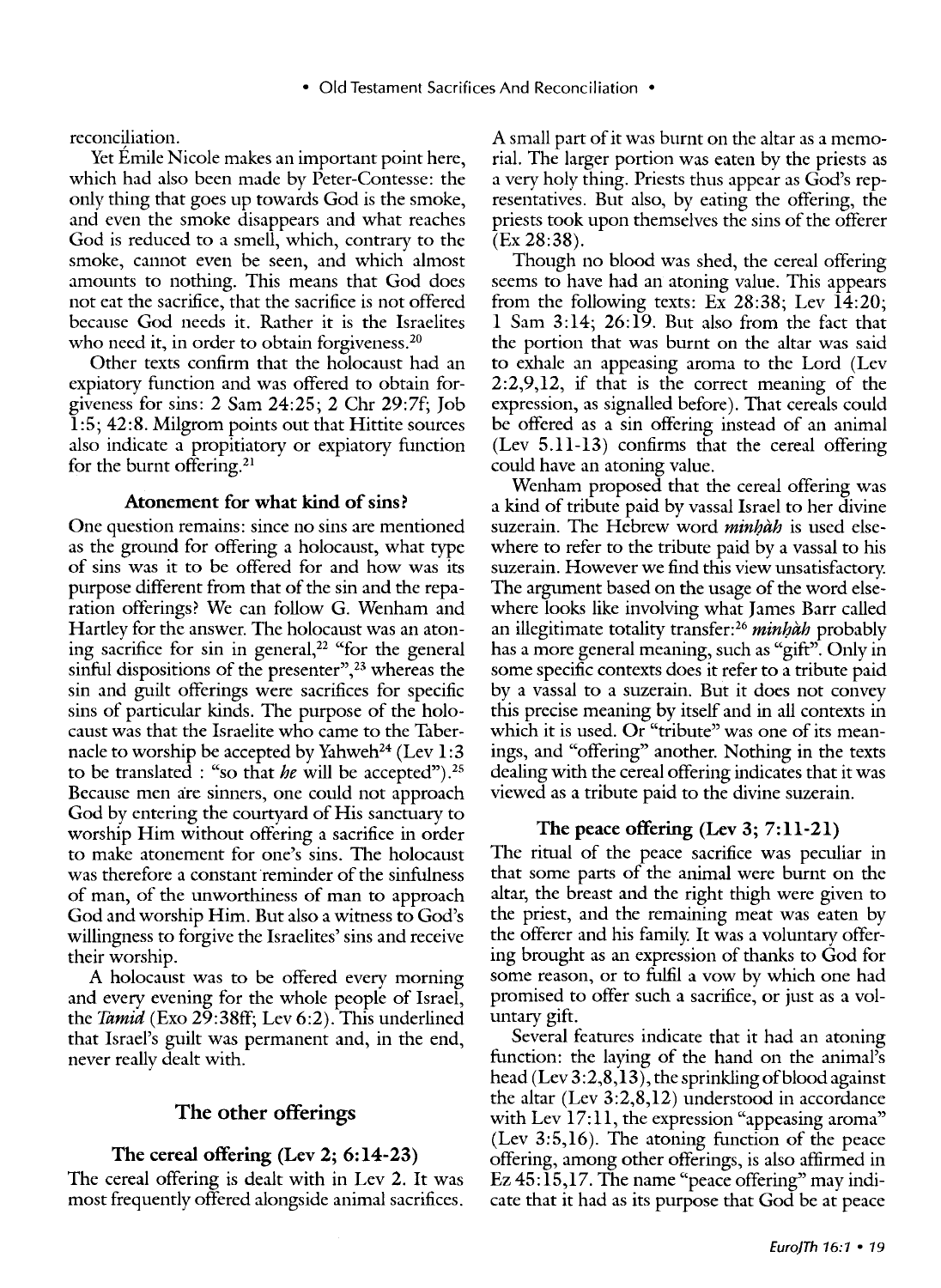with the person offering this sacrifice.<sup>27</sup>

It was also an expression of thankfulness, love and devotion (Lev  $\overline{7:12-16}$ ).

In addition, the eating of part of the meat by the Israelite and his family must have had special significance. Wenham proposes that the giving back of part of the meat to the Israelite was a sign that God gave him his life back to enjoy it. But there seems to be more than that in the light of ancient near eastern customs. There was a meal taking place at the sanctuary, in the presence of the Lord. Henri Blocher has opposed the idea that the Israelites would thereby share a meal with the Lord.<sup>28</sup> It is clear that God does not eat what is offered on the altar and does not need it; He therefore is not served by human hands (Ps 50; Acts 17:25). His altar can be called "the table of the Lord" (Mal 1:7,12) but neither the Israelites nor the priests came to sit at that table to eat. Peace offerings were eaten before the Lord, not with Him (Dt 27:7). Peter-Contesse also notes that the fat was offered on the altar and the blood sprinkled against it and the Israelites had no right to eat of them, whereas no meat portion was burnt upon the altar, so that the respective portions allotted to God and to man were clearly defined and exclusively reserved to God or to man.<sup>29</sup> However, though we must insist on the fact that God does not eat with men in the ceremonies of sacrifice, this is not all there is to say.

Covenant making ceremonies led to the sharing of a meal which certainly was a sign of peace and a time of communion between those who had made covenant with one another (Gen 31:53f). Likewise, during the covenant making ceremony at Sinai, Moses, Aaron and two of his sons, as well as seventy elders of Israel, went up Mount Sinai, had a vision of the God of Israel and ate and drank there (Ex 24:10f). Though God does not share the meal with them, it is difficult not to see here a transposition or adaptation of the custom of sharing a meal upon the making of a covenant. God's transcendence is marked by the fact that the meal is taken in the presence of the Lord and not shared with Him. Nevertheless, the transposition of the custom indicates that we have to do with a moment of special communion with Him. This probably is part of the significance of the peace sacrifice as well. The peace sacrifice was offered after the other kinds of offerings. The worship service thereby reached its culminating point. It led to a time of special communion with God symbolised by the meal taken before Him. How not to see in that rite an anticipation of the feast meal of the wedding of the Lamb!

# The sin offering (Lev 4:1-5:13; 6:24-30)

The "sacrifice for sin" was offered for certain types of sins : unintentional sins, or sins committed without awareness of them  $(4:13,22,27)$ , sinning by omission when summoned to witness  $(5:1)$ , careless oaths that one would not be able to fulfil  $(5:4)$ .

The more important the function of the person having sinned, the more costly was the sin offermg.

The particularity of the ritual lies in the sprinkling of the blood. Depending on who had sinned, the blood was sprinkled in various places. For a priest, or for the whole community, blood was brought within the Holy Place, some of it was sprinkled in front of the curtain, some was put on the horns of the altar of fragrant incense, which was set right before the Most Holy Place, and the rest of it was poured at the base of the altar of burnt offerings in the courtyard. For a lay Israelite and for a leader, some of the blood was put on the horns of the altar of burnt offerings, and the rest of it was poured at the base of this altar. On *Yom Kippur,* the high priest was to sprinkle blood on the front of the cover of the ark and before it (Lev 16:14). One can note that blood had to be sprinkled at the point situated as far as the person offering the sacrifice could go: for the priests, and the community which included the priests, within the Holy Place, for the high priest on the day of atonement, within the Most Holy Place, and for the rest of the Israelites, on the courtyard of the Tabernacle.

This offering obviously had an atoning function and served to obtain forgiveness for one's sin  $(Lev 4:26,31,35)$ . It was also a purification rite: it purified the places up to where the person offering the sacrifice could enter. The dwelling place of the Lord was defiled by the uncleanness and sins of the Israelites and therefore needed to be cleansed and purified from the Israelites' uncleanness (Lev 15:31; 16:19).

Anthropologist Mary Douglas's comments at that point are illuminating. 30 The defilement of the sanctuary has to be viewed as a reflection of the dishonour caused to God by His people's sins. Sin was sin against God and cast a slur on His honour. This dishonour was then reflected on the sanctuary as God's dwelling place, insult against God reached His sacred place: hence the defilement of the place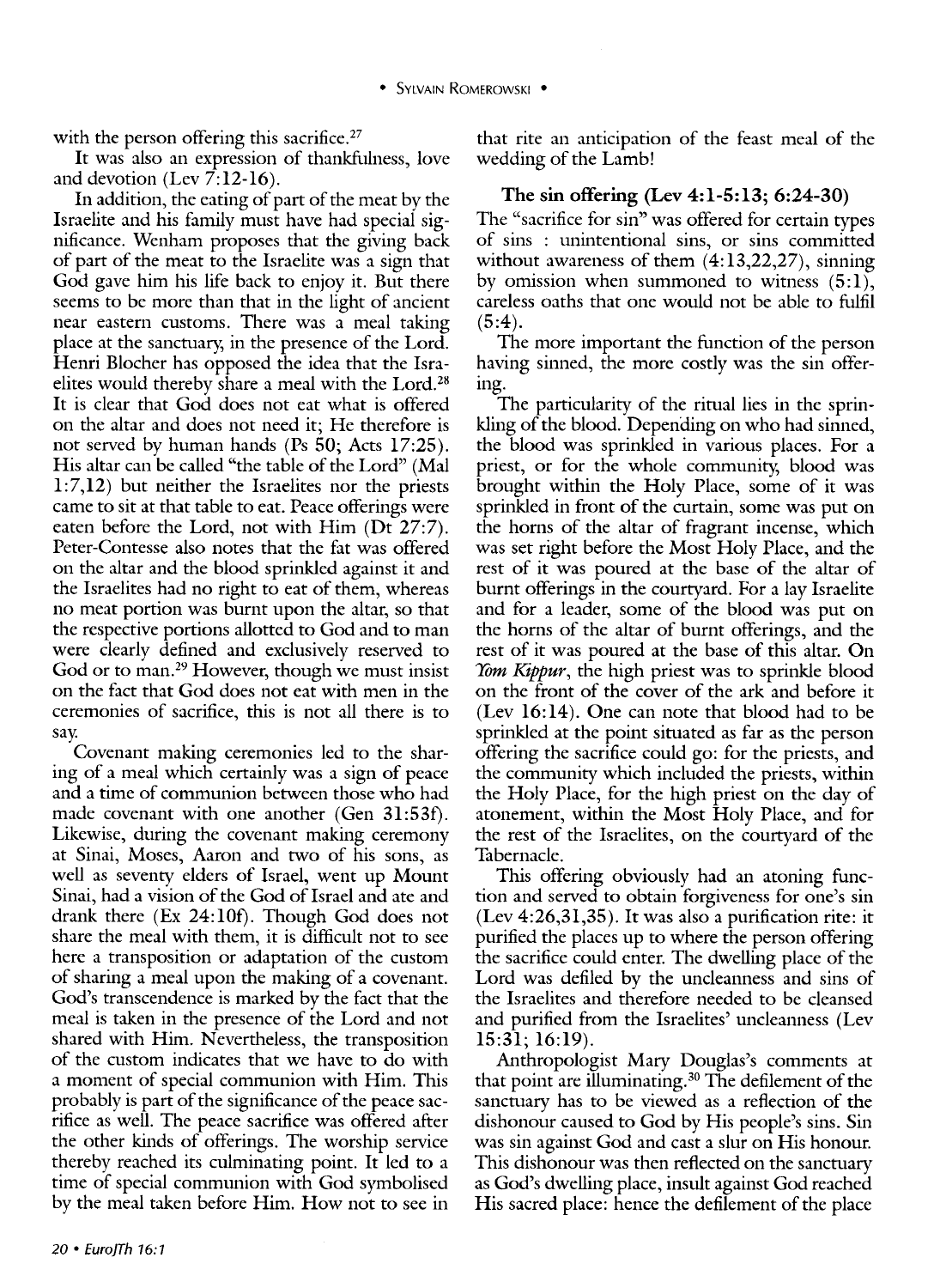in the sanctuary up to where the guilty person penetrated. To declare the sanctuary defiled was a very concrete way of teaching the people that God's honour was injured by their sins.

When the sin offering was brought for a lay Israelite, the priest serving at the altar was to eat part of the meat and this symbolised his taking upon himself the guilt of the lay Israelite in order to make atonement for it (Lev 10:17).

The law of the sin offering teaches that sin makes guilty, even if it is unintentional sin, it defiles, affects God in some way; and impairs the relationship with Him (cf. grieving His Spirit, Isa 63:10; Eph  $4:30$ .  $31$ 

#### The reparation offering (5:14-26; 7:1-10)

This sacrifice was to be offered when reparable faults had been committed, mostly faults against the sacred things  $(5:15)$ , for instance in cases when a tithe or something due to the sanctuary had not been brought, or when some sacred food had been eaten by other than priests, or when a nazirite vow had been interrupted, and the like. These were unintentional faults. In addition to offering the reparation sacrifice, the guilty Israelite had to make restitution for what he had failed to do, and add to it 20% of its value. This was to be given to the priest, which is understandable since in most cases the priest had been wronged by the failure to bring what was due to the sanctuary.

Another case is mentioned, that of a dishonest act against one's neighbour involving an oath (6:1-7). Since the oath was taken in the name of Yahweh, it was sacred and the breach of the oath is regarded as sin against the sacred sphere, hence the need for a reparation offering. There must be reparation to the person wronged, here also with an extra compensation of 20%.

## General remarks

We have reached the conclusion that the five types of sacrifices have an atoning, an expiatory function. The holocaust or burnt offering was offered, not for particular sins, but for sins in general. It thereby made possible the Israelite's acceptance by God as he approached God in worship. The cereal offering most of the time accompanied the holocaust or other sacrifices. Besides their atoning function, peace offerings led to a meal in the presence of God as a sign of peace and fellowship with Him. The sin offering was destined to atone for unintentional sins and to purify the sanctuary from

the defilement caused by these sins. This defilement pointed to the dishonour that sin brought upon the Inhabitant of the sanctuary. The reparation offering atoned for unintentional and reparable sins, mostly in the cultic sphere. In addition to it, the offerer had to bring a reparation as well as a compensation.

The priests functioned both as God's and the Israelites' representatives. As God's representatives, they had been wronged by the Israelites' sins, and they received some portions of various offerings. As men's representatives, they would take upon themselves the sins of the Israelites bringing the offerings and make atonement for them.

The sacrificial laws taught the Israelites that Yahweh is a holy God who cannot let the guilty go unpunished (cf. Nah 1:3), that sin calls for atonement, but also that God is willing to forgive sin.

Yet one has to notice how limited was the import and efficacy of the Old Testament sacrifices. Only unintentional, unconscious or reparable faults are specifically mentioned as sins that could be atoned for by this means. For more serious sins, capital punishment was the only means to take away the guilt and thereby to purify the people of God (Num 15:30f). This explains why David, having committed adultery and murder, declared that God would not receive sacrifices or burnt offerings (Ps 51:16[18]): no sacrifices had been appointed for these crimes. This limited import of the old covenant sacrifices called for another regime, far more efficacious.

Furthermore, besides sacrifices that were offered for particular sins, sacrifices had to be offered at each occasion of worship. The law even required that there be always sacrifices burning upon the altar: a burnt offering was offered every morning and every evening. This even was not sufficient: once a year, there had to be a special day set aside for atonement. Taken seriously; these regulations could only maintain a sense of perpetual guilt, of guilt and unworthiness never really dealt with. This is at least the conclusion drawn by the author of Hebrews (10:2). Did the author of Psalm 130, already back in Old Testament times, expressed the hope of a forgiveness of sins that would go beyond what was made possible by the Old Covenant's provisions (Ps  $130:7-8$ )?

# Typological significance of the **Old**  Testament sacrificial ritual

Beyond the Pentateuch, the Scriptures ascribe a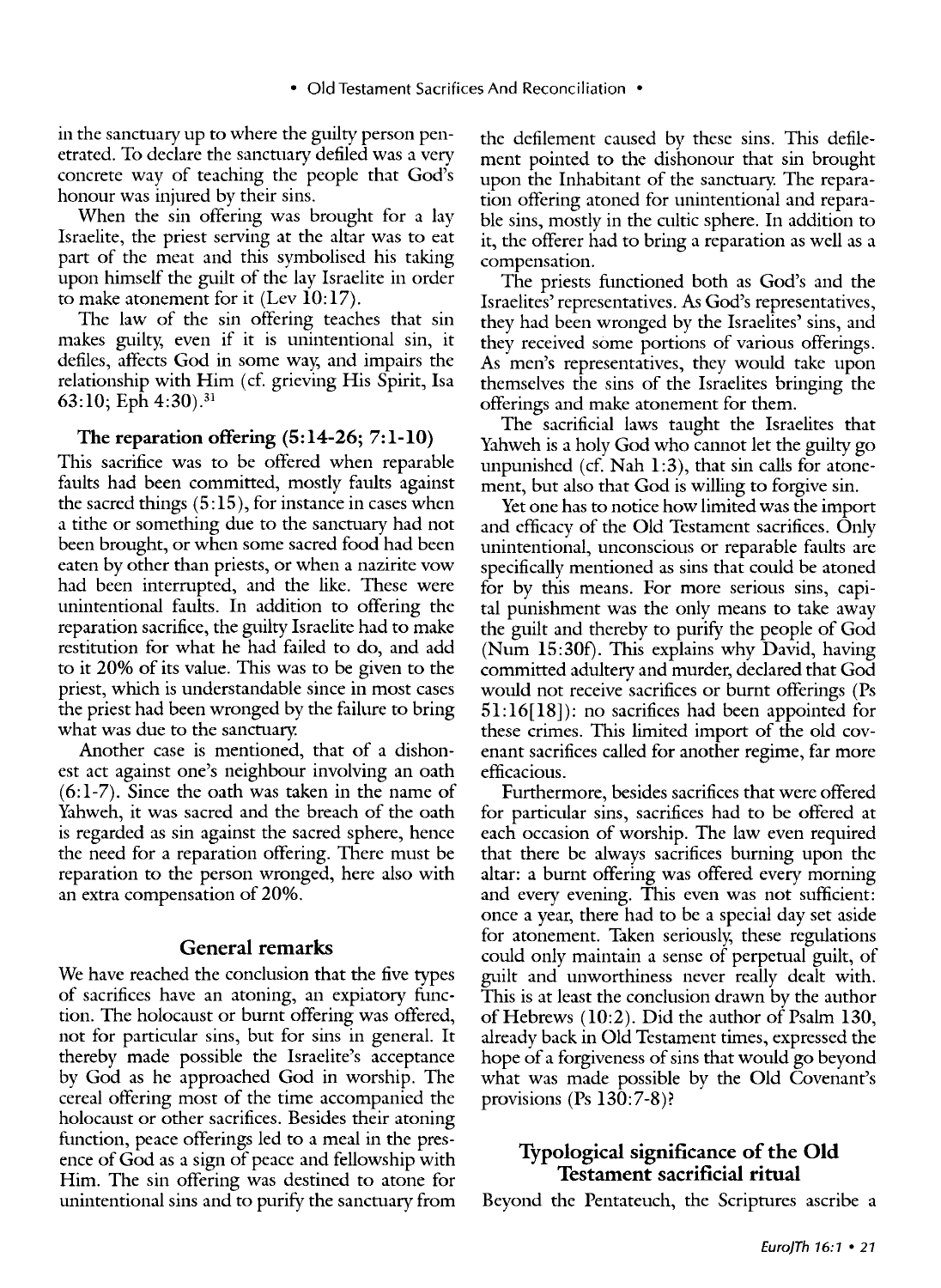typological significance to the Mosaic sacrificial system, and this already in the Old Testament. For Isaiah prophesied that the Servant of the Lord would take upon himself the iniquities of God's people and that his life would be delivered by God as a reparation sacrifice (Is  $53:6,10,11$ ).

Various New Testament texts also bring out such a typological understanding of Old Testament sacrifices. Christ gave himself up for us as an offering of pleasing aroma *(eundia,* following the Septuagint) and sacrifice to God (Eph 5:2). We have been redeemed by Christ, a sinless man just as the sacrificial victims were without blemish, with his blood, i.e. his life offered to atone for our sins  $(1$  Pet  $1:18f$ ). He died for our sins, the righteous for the unrighteous (1 Pet 3:18). He offered himself, as people offered sacrifices, for our sins (Heb 7:27). His blood cleanses us from our sins (1 John 1:7). The purification theme is also exploited by Hebrews (Heb 10:10,14,22).

Moreover, Christ appears as the priest who took upon himself the sins of God's people (Is 53; Heb 5-10)

## In the Epistle to the Hebrews

The author of the Epistle to the Hebrews develops at length a typological understanding of the institutions of the old covenant and provides us with illuminating teachings. The Tabernacle was only a type of the heavenly sanctuary which Christ has entered to stand in the presence of God (Heb 8:2,5; 9:11,24). The Tabernacle ritual was a symbolic material representation (Heb 9:9f) and the sacrificial ritual was a prefiguration of Christ's sacrificial death (Heb 9:12-14,23; 10:1). The latter occurred once for all and this shows that it is tmly efficacious to make atonement for sins in a definitive way. The significance of the priestly office also finds its fulfilment in Christ (Heb 8-9).

Concerning sacrifices more particularly, the writer of the epistle argues that the blood of bulls and goats cannot take away sins (Heb 10:4): animals cannot take the place of human beings and pay for their sins in their place. How then could God forgive sins under the old covenant? The author of the Epistle writes that it is the death of Christ which in fact atoned for the sins of the believers of old covenant times (Heb 9:15; Paul says the same thing in Rom 3:25).

With this in mind, we must consider that there were two different cases under the old covenant. On one hand, animal sacrifices were a means of obtaining forgiveness for tme believers of the old covenant and of the whole Old Testament times. As they offered sacrifices, they received the forgiveness that Christ was to obtain for them. These sacrifices were for them a guarantee that their sins would one day be atoned for, and served as a means to receive forgiveness by anticipation on Christ's death. The anticipatory character of the forgiveness they received was marked by their being bound to comply with the Mosaic sacrificial regulations. It is also by anticipation of Christ's death that David's crimes were forgiven once he repented, even though there was no provision for that under the old covenant.

However, not all Israelites offering sacrifices had authentic faith. For those who did not have such a faith, the forgiveness obtained through sacrifices was what we must call a ritual forgiveness: this forgiveness allowed them to continue to be part of the old covenant people of God and to approach God and take part in the worship services and the cultic rites. But they did not receive the real forgiveness which issues in eternal life. Their approach to God was merely ritual. They only had access to a ritual or symbolic presence of God; they did not have access to His real presence. They did not have a personal and living relationship with Him. This is what the author of Hebrews means when he says they had access to a typological man-made sanctuary and not to the heavenly sanctuary where the real presence of God lies (Heb 9:9-12; 10:19-22). And the people of Israel to which they belonged was only a typological people of God, a mere type of the real people of God which is made up of the true disciples of the Lord (Isa  $54:13$ ;  $60:21$ ).<sup>32</sup>

# Old Testament sacrifices and reconciliation

The Old Testament sacrificial laws teach in their own way that there can be no relationship between God and sinful man without previous atonement for sins. Old Testament sacrifices pointed to the death of Christ which meets that requirement for those who have faith in Him.

If my tmderstanding of the formula "appeasing aroma" is correct, it speaks of the wrath by which God reacts to sin and which needs to be appeased by atoning sacrifices. I think this is what reconciliation is about: God's change of attitude towards us, the removal of His anger and enmity towards us, i.e. His readiness to bring punishment on us, and His taking on a favourable attitude towards us, a readiness to bless us, so that we may enter into a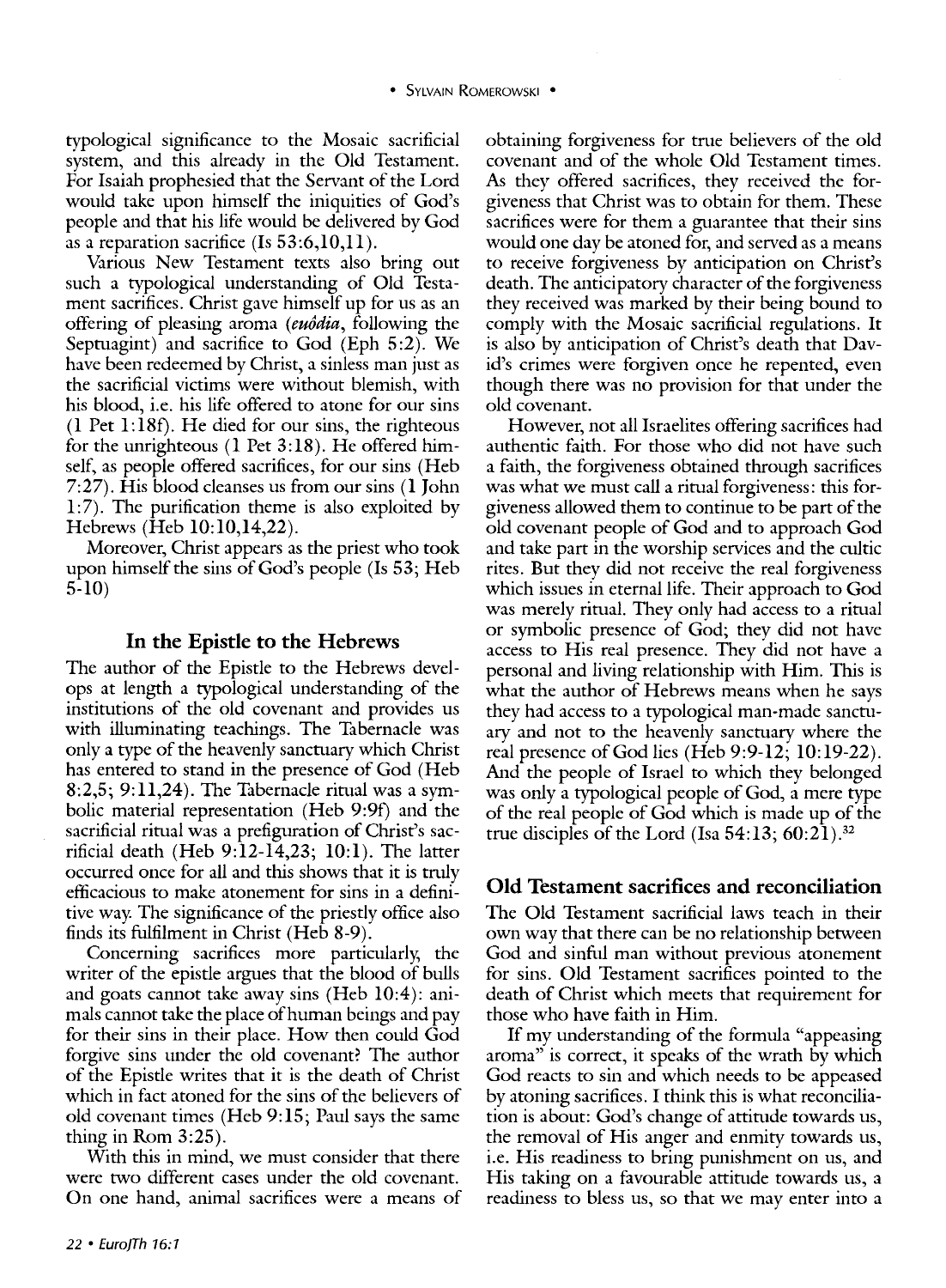personal and living relationship with Him.

We encounter again this same theme in particular connection with the peace offering if its name means that that sacrifice had as its purpose to set God at peace with the Israelites.

I think that these aspects of the meaning of the Old Testament sacrifices lie in the background of Paul's teaching about reconciliation. It is striking that Paul presents our reconciliation and that of the creation with God as God's work, as something we have received (Rom  $5:11$ ) and that he states that this reconciliation has been achieved by the death of Christ who has become sin for us (Rom 5:9-ll; 2 Cor 5:14,18-21; Eph 2:16; Col 1:20- 22). Furthermore, reconciliation with God has to do with being saved from His wrath (Rom 5:9ll ), it involves His not reckoning sins unto men (2 Cor 5:19), it is a consequence of justification  $(Rom 5:1)$ . These are to me clear indications that reconciliation with God in Paul has to do, not with the removal of enmity towards God in us, but with the removal of the wrath of God towards us. Reconciliation consists in God adopting a favourable attitude towards the believer.<sup>33</sup> Whereas justification looks at God as a judge, reconciliation looks at Him as an offended party. The wonder is that God Himself did through Christ what had to be done in order that it be possible for Him to take on this favourable attitude towards us. He did so because He loved us while we were still (in His sight) His enemies (Rom  $5:6-8$ ), i.e. subject to His wrath (Eph 2:3).

#### **Notes**

- 1 The word 'holocaust' is usually used in English nowadays for the shoah, which is unfortunate since the shoah is not to be seen as an atoning sacrifice offered to God. In French, *holocauste* is the usual name for the sacrifice of Lev l.
- 2 E Keil and C.E Delitzsch, *Biblical Commentary on the Old Testament,* vol II., *The Pentateuch,* Grand Rapids, Eerdmans, 1978, p. 291.
- 3 Alfred Marx, *Les Sacrifices de l'Ancien Testament*, *Cahiers Evangile* 111, Paris, Cerf, 2000, pp. 12,24- 27.
- 4 See for instance Marchand Ennery, *Dictionnaire hebreu-franyais,* Paris, Librairie Colbo, 1971 ; E Brown, S.R. Driver, C.A. Briggs, *A Hebrew and English Lexicon of the Old Testament,* Oxford University Press, 1979.
- 5 Emile Nicole, « Atonement in the Pentateuch », *The Glory of the Atonement,* Ch.E. Hills ed., Downers Grove, IVP, 2004, pp. 48.
- 6 Gordon J. Wenham, *The Book of Leviticus* (NICOT),

Grand Rapids, Eerdmans, 1979, p. 60.

- 7 Wenham, *Leviticus,* p. 61 and J. Milgrom, *Leviticus*  1-16 *(Anchor Bible)*, New York, Doubleday, 1991, p. 150.
- 8 The Israelite is said to press one hand on the head of the animal to be sacrificed (Lev1 :4) whereas the priest had to press both hands on the head of the animal to be sent in the desert (Lev 16:21). Some argue from this difference that we have two different gestures with two different meanings and therefore that the meaning of the laying of the hand in Lev 1.4 should not be inferred from the text of Lev 16. This seems to be oversubtle : in Num 27, in a similar context where Moses lay hand on Joshuah's head, the word for "hand" is in the singular in v.18, then in the plural in v.23 (Dt 34:9 also has the plural).
- 9 Wenham ascribes another signification to this act: hearing a blasphemy would entail a guilt that the witnesses would transfer onto the blasphemer who was to be punished for their sins as well as his. The conclusion to be drawn from his understanding is however the same as ours *(Leviticus,* p. 62).
- 10 Lev 8:22-24; 14:3-7,14,25.
- 11 "Atonement in the Pentateuch", p. 45.
- 12 Henri Blocher, *La Doctrine du péché et de la rédemption,* Vaux-sur-Seine, Edifac, 2000, p. 132.
- 13 Leon Morris, *The Apostolic Preaching of the Cross,*  Grand Rapids, Eerdmans, 1965, eh. Ill.
- 14 Nicole, pp. 38f; also Blocher, p. 132.
- 15 In the middle clause, *neftsh* is used differently, with a possessive suffixe, and has another meaning (« yourselves >>). See J. Milgrom, *Leviticus* 17-22 *(Anchor Bible),* New York, Doubleday, 2000.
- 16 Milgrom argues that Lev 17.11 is only concerned with the peace offering because the prohibition of eating blood only bears on this particular type of offering since the offerer was not allowed to eat any meat of the other sacrifices. He thinks that the blood of the peace offering was to be offered to God to atone for the slaughter of the animal, since killing an animal to eat his meat is considered as murder (v.3-4 ; *Leviticus* 17-22, p. 1474fl). This view has to be rejected. Killing an animal for other purposes, for instance at hunting, is not considered as murder. Nowhere else is killing an animal to eat his flesh considered as murder. The sin that is at stake in v.4 does not therefore consist in killing the animal, but in not presenting the blood to God at the sanctuary. Furthermore, it is not specified that v.11 only has to do with the peace offering. The mention of the holocaust alongside the peace offering in v.8 suggests that the reverse is true. Above all, one has to compare the *kipper* function assigned to the blood here with the double fact that a *kipper* function is assigned to the holocaust and that a blood rite takes place in the ritual of the holocaust (Lev 1.3-4). What is said in Lev 17.11 is the explanation of the